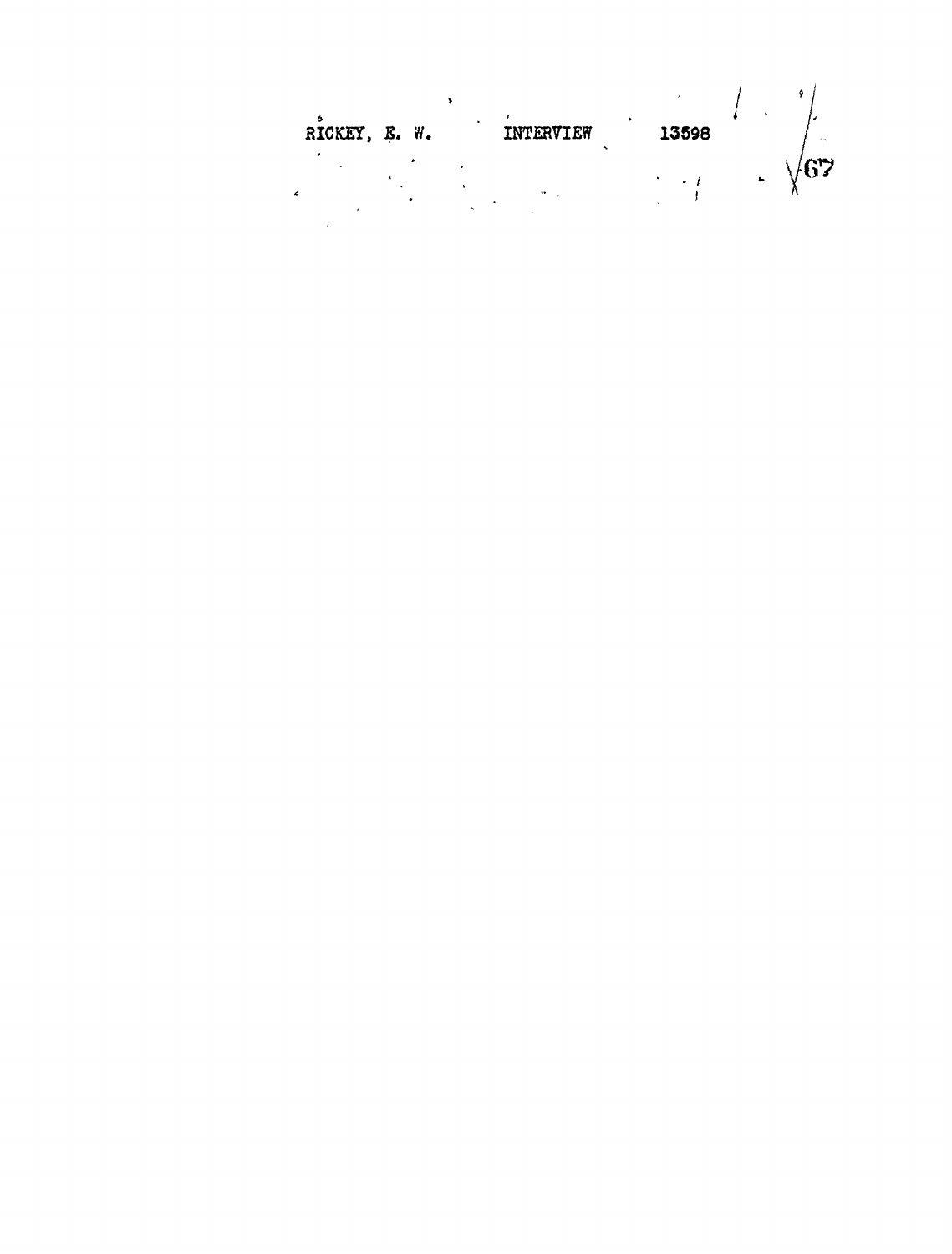TWERVIET 13598  $\mathcal{A}$ . T. Holland Investigator April 15, 1938 Interview. ith m. W. Rickey 619 so. Elwood, Tulsa, Okla.

by first trip into Oklahoma, or the Indian Territory What test. This was just after the opening of the lac and Fox reservation for settle wat. I came to shownee, then about six months old, and principally a tent city. They'were selling low and some buildings were going we. Some man to permone thau alread, built Trame houses, but the bank was housed in a brick building. Thrus other meh a d I cane thrown in warms, to had four water, and sear stranging addition here bringing. several member mules for a riggination ours at Shawnee. to calle here from Ancon County, tissouri, and were sixteen days on the arity. The trip was interesting to all of us, as seed not can be one is no ment not on, and too  $\cdots$  the many tales we had how rajor two indiars sad-outlaws in this country, and the dumber connected with such a trip, had a tendency to keep our near a sion ed e and always alert, to any possible danger, which never case, so, in all the. trip itself was one to remember. He came through fulsa. Before reaching here, out near Turkey Fountain, w spied a flock of turkeys. I tried to get a shot at the stutue coulln't get close enough to kill them, so I changed my load to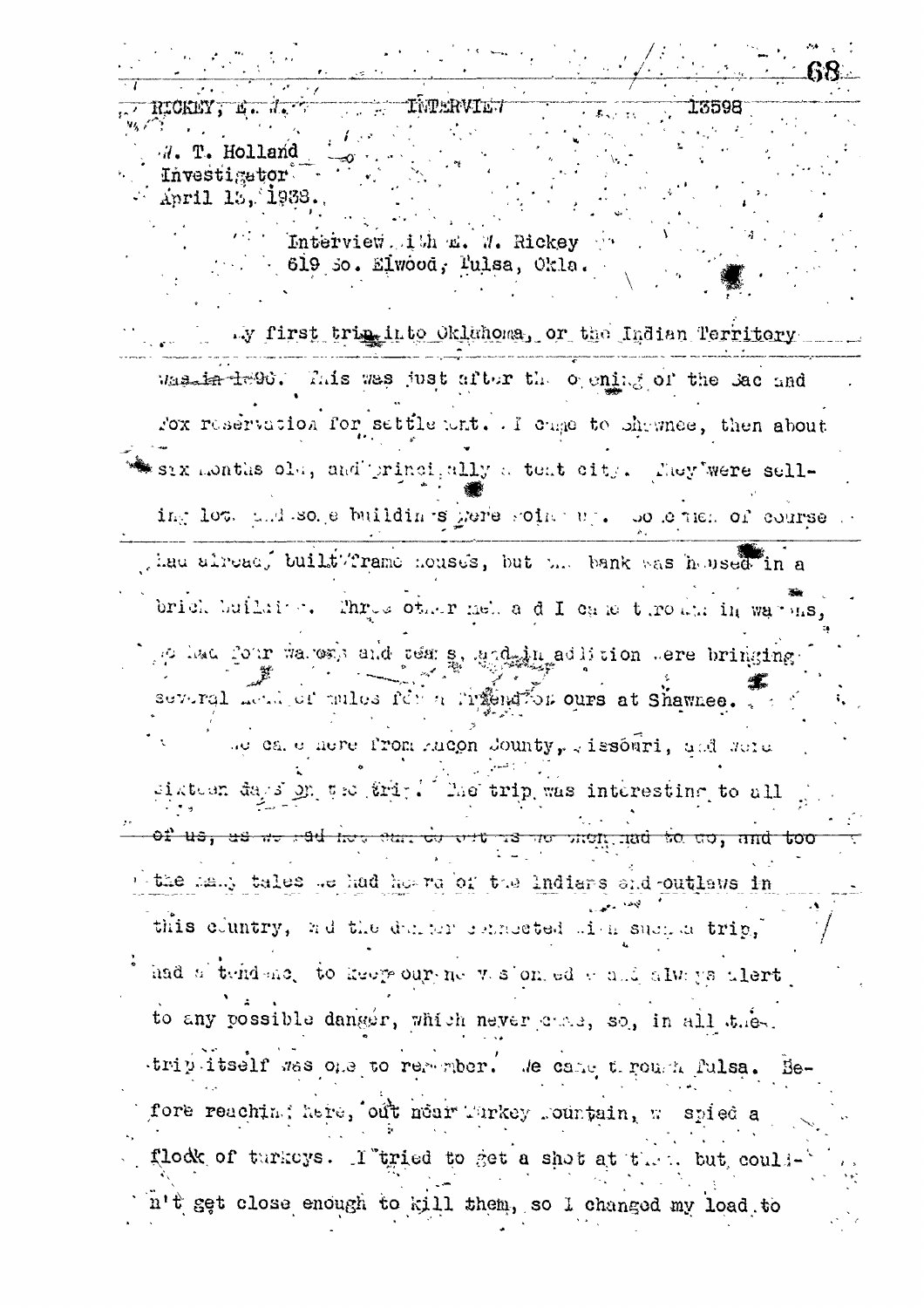H ЖДУ, FPARV shot of comaller piles, to shoot quett. To sooner had I done this, were lefted out at near aide and take stood a  $-1$   $+6$ ╶┯╍╉╍╇╤ ird s.ot.  $\mathcal{W}^{(n)}$  $\sim$  1  $\rm H_{\rm V}$ ં દરમિયાનું છે. ົງສຳໃນ  $-4$   $-106$   $+6$   $+1$ n silaw tit I an wro post them it is the form alland and Conjugation and charm of I soon with the line  $\lambda_{\rm eff}$ deptan and leat mi railed; file maceulicing to in reli-つ うれ **一个快速手机, 一项目标 下门快速无人气。** . '≵\* in the state of the second of the state of the state of the state of ordinis, pentops of outlave, commanage as in old oblahous ) dominate,  $\mathbb{R}^3$  and the wall  $\mathbb{R}^3$  , and the decomposition wide That the group of the finite manifold of the set  $\mathfrak{f}_{\mathcal{S}}$  , and the set a macarrain the staglers dirtied to them, ith almchesters outher saddes were comedy to traffinasite umal mrb. us the count of general means it does some it g -for me ţО so reservation to it. 不合法  $\sim 10$ There were paint, of deputy united states marshals. put, sad to say, all of then were not that an officer should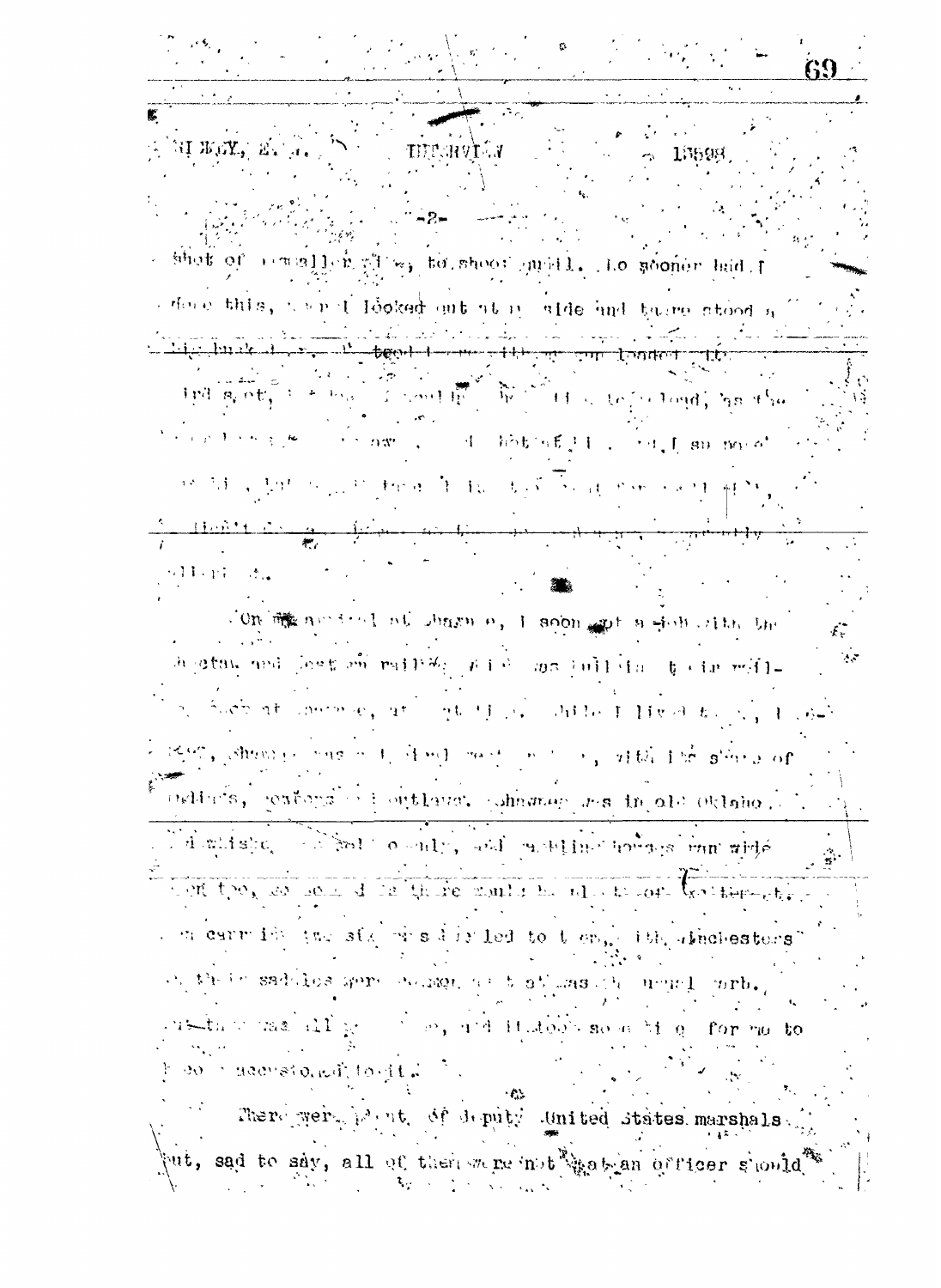TITERMI  $\label{eq:3} \begin{array}{ll} \mathbb{E}[\mathbb{E}[\mathcal{A}]\times\mathbb{R}^m\mathbb{E}[\mathbf{v}]\mathbf{u}]\mathbf{u}[\mathbf{u}]\mathbf{u}=\mathbb{E}[\mathbf{v}]\mathbf{u}[\mathbf{v}]\mathbf{u}[\mathbf{v}]\mathbf{u}[\mathbf{u}]\mathbf{u}[\mathbf{u}]\mathbf{u}[\mathbf{u}]\mathbf{u}[\mathbf{u}]\mathbf{u}[\mathbf{u}]\mathbf{u}[\mathbf{u}]\mathbf{u}[\mathbf{u}]\mathbf{u}[\mathbf{u}]\mathbf{u}[\mathbf{$ In doctiness ਾਲਾ ਕਰਵਿੰਦ  $\label{eq:2} \frac{1}{2}\mathbf{e}^{-2\mathbf{v}\mathbf{v}\mathbf{v}}\mathbf{v}^{\mathbf{v}}\mathbf{A}=\mathbf{H}_{\mathbf{v}}\left(\frac{1}{4}\left|\chi_{\mathbf{v}}\left(\mathbf{y}\right)-\mathbf{e}\right|\right)^{2}+\cos\left(-\mathbf{v}\right)\mathbf{v}$ "her.  $\alpha$  variation  $\alpha^{\rm t}$ - Life of the run I have to as Indian informed. Profile a gas that of he  $\label{eq:2} \frac{1}{2} \sum_{i=1}^n \frac{1}{2} \sum_{j=1}^n \frac{1}{2} \sum_{j=1}^n \frac{1}{2} \sum_{j=1}^n \frac{1}{2} \sum_{j=1}^n \frac{1}{2} \sum_{j=1}^n \frac{1}{2} \sum_{j=1}^n \frac{1}{2} \sum_{j=1}^n \frac{1}{2} \sum_{j=1}^n \frac{1}{2} \sum_{j=1}^n \frac{1}{2} \sum_{j=1}^n \frac{1}{2} \sum_{j=1}^n \frac{1}{2} \sum_{j=1}^n \frac{1}{$ i a¶<br>i alial talian d  $\mathcal{O}(\mathcal{O}_\mathcal{O})$  $\int d^3x$  $\mathbb{R}^2$  ,  $\mathbb{R}^2$  ,  $\mathbb{R}^2$  $\mu$   $\tilde{\gamma}$  $\frac{1}{2}$  ,  $\frac{1}{2}$  $\mathcal{F}_{\mathcal{F}}$  $\omega$   $\omega$ gauge of  $\frac{3}{2}$  of the map  $\frac{1}{2}$  of  $\frac{1}{2}$  of  $\frac{1}{2}$ . י תקאוד.  $\mathbf{G}(\mathbf{x})$  ,  $\mathbf{G}(\mathbf{x})$  $\pmb{\dagger}^\star$  $\mathcal{I}$  $\mathbf{Y}=\mathbf{X}$  $\mathcal{A}_\mathcal{A}$  $\sim$   $\pm$  $\epsilon=3.4$  .  $\rightarrow$  )  $\frac{1}{2} \left( \frac{1}{2} \left( \frac{1}{2} \right) \right) \left( \frac{1}{2} \left( \frac{1}{2} \right) \right) \left( \frac{1}{2} \right)$  $\sim$  eV  $\alpha$  $\frac{1}{2}$   $\frac{1}{2}$  around  $\frac{1}{2}$  $\frac{1}{2}\sum_{i=1}^{n} \int_{\mathbb{R}^{2n} \setminus \mathbb{R}^{2n}}$  $\sim 1.1$ 避けた 九号 are of the र में ज dia prifter  $\langle \cdot \rangle$  $\mathcal{M} = \mathbb{R}^{n \times n}$  $\mathbb{R}^{n \times n}$ The above the stal The first of the same of the same i comma prifne el  $\overline{\phantom{a}}$ os de lagaziación wall make possible me in operation. I  $\left\langle \frac{1}{2} \right\rangle$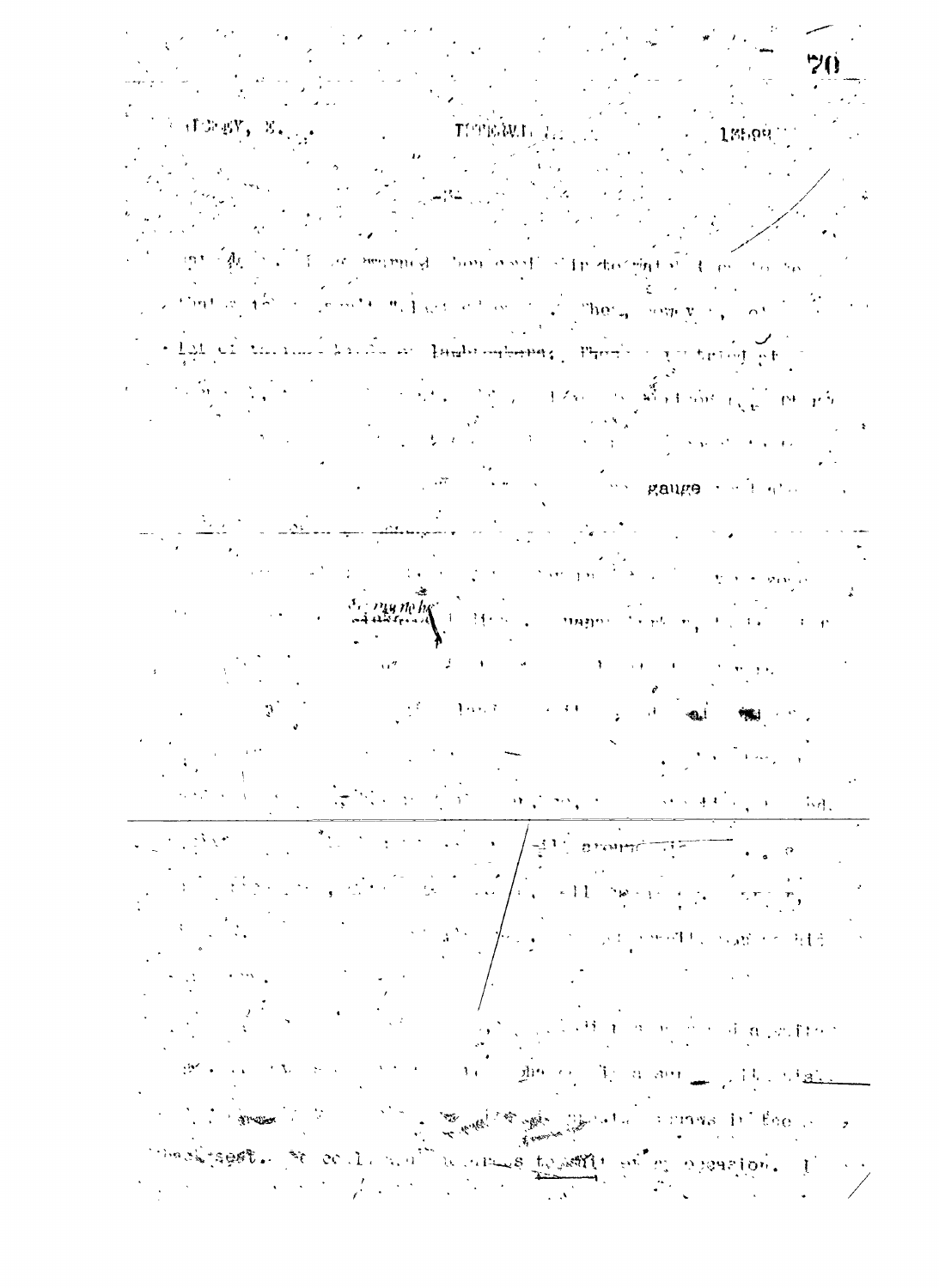13598 RICKEY,  $\mathcal{L}$  .  $\mathcal{L}$ . **TELEBET EM** have seen him at business and social metin's with his high top hat and suitable of thes are ther maybe next day he would have a symical sestern or indian outfit on. panah sarker finally loved to Anadarko, as feeling was position teachers is, for what the Indials terms his salling than out", Under his a model will the covernthe manufacture was to result in the city of the server of the settle the suitely on it and had main was to be undered. lie: tomes no for its in legence. Exter, the Lief, as A said, ad six fives and Ago thi to-the children. Co but there is a comparable over the comparative cores for his. As allegated they are ith seven full man as alletted last on sale as the objets, as a ac tier ad. Hoted inserting this which have a Those nickapos Indians-1 all dall wifers, at to i a engaçim volt i sis dus<del>to da</del>t to learn. Al the mathi ls tread. Intros. I wit, this too, the privilere, point  $\Gamma \sim \mathcal{W} = 1$  for  $\mathbf{m}$  with  $\mathcal{L} = 1$  ,  $\mathcal{L} = 1$  ,  $\mathcal{L} = 1$  ,  $\mathcal{L} = 1$  ,  $\mathcal{L} = 1$ to give, and will a first the extra strates, The the componing meet souls in full of Indians. They a , sould lead up that a was sit - roc rice and dry soeds, kill  $\ell$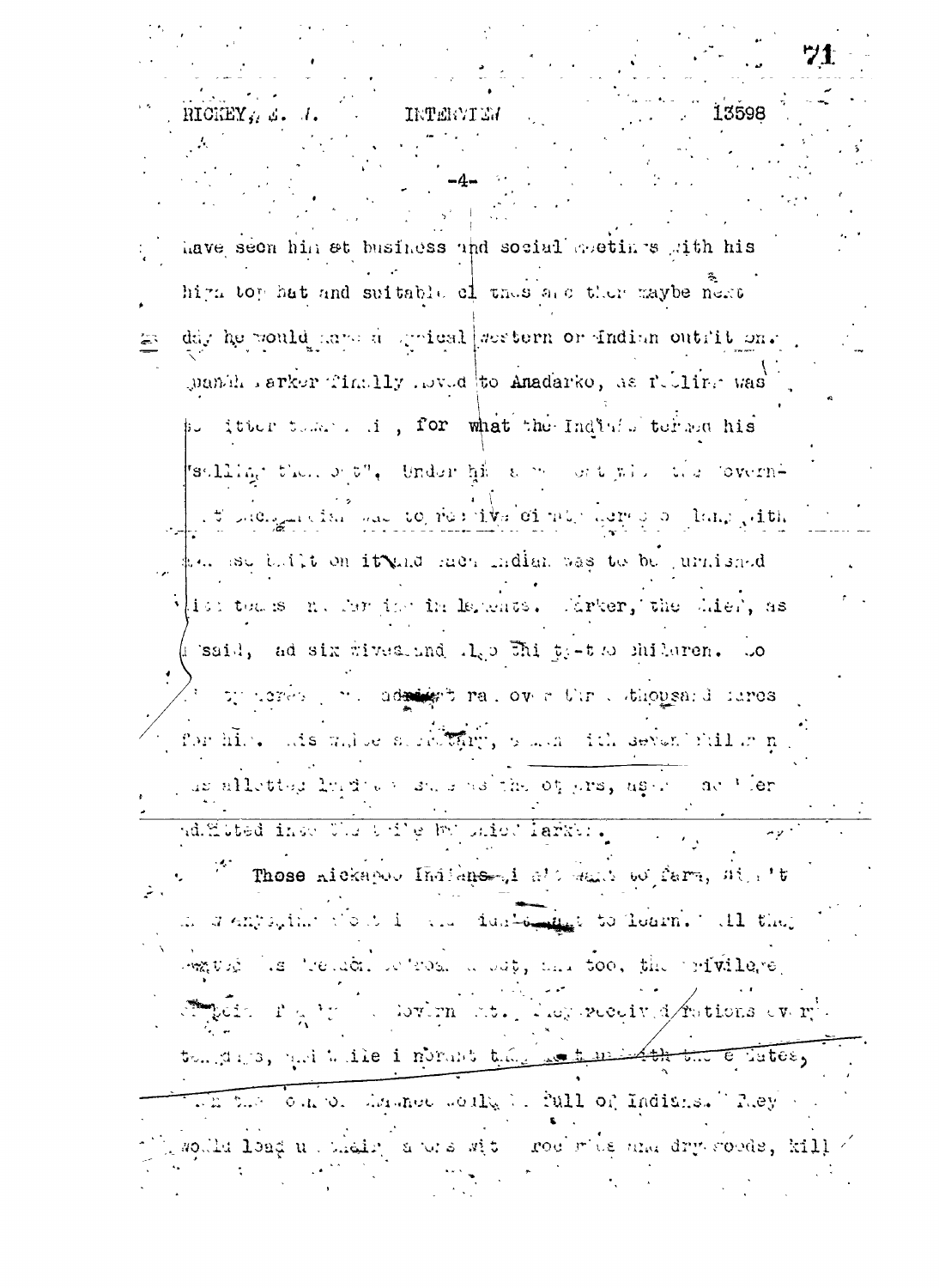$\ldots$  TCKEY,  $\mathbb E$ .  $\mathbb Z$ .  $\mathbb{R}^3$ some cattle for eat, a deaway they while go until ten dops from that it w. Cowhands would drive the chttle. , we deakilled to alcordain place and the lime the sign produdions. I pair a killic a shift and where the contributions of  $\mathcal{L}_\mathbf{y} = \mathcal{L}_\mathbf{y}$  , where  $\mathcal{L}_\mathbf{y} = \mathcal{L}_\mathbf{y}$ the list than it is only only a group it? e protestantes de la construcción en la construcción de la construcción de la construcción de la construcción we up the same of the first lister. There where  $\mathbb{R}^d$  is an integer for  $\mathbb{R}$  driver  $\mathbb{R}^d$  and  $\mathbb{R}^d$  $\epsilon$  , such as an  $\epsilon$  , weighth of the mode of  $\mathbf{r}$  of  $\mathbf{r}$ Continued The Constantinople and Homester The gis frilen as the live to be riding on the  $\mathbb{R}^n \times \mathbb{R}^n$  and  $\mathbb{I}_{\mathbf{z}} \cup_{\mathbf{z}} \mathbb{I}_{\mathbf{z}} \rightarrow \mathbb{R}^n$  for an  $\mathbb{R}^n$  and  $\mathbb{R}^n$  and  $\mathbb{R}^n$  $\log_{10}10$ ,  $\log_{\infty}20$ ,  $\log_{10}21$ , drived ), if ( ) at some  $\log_{10}2$ ,  $\log_{20}$ who, marshel was dependent in rightent and I side la la de la comune la dim, l'Agzol d'una télég  $\mathbb{R}^n$  . The class of the classical contract of  $\mathbb{R}^n$  ,  $\mathbb{R}^n$  ,  $\mathbb{R}^n$  ,  $\mathbb{R}^n$  ,  $\mathbb{R}^n$  ,  $\mathbb{R}^n$ Justin sala the quite is to complete where all prio and stere a sure since a response to the sensor of angeline section of the , dual und ja big mod landtsykoldur. To isu "Ho vool" to vie ol  $\cdot$ rdian and hed it put the pin on, und time the big red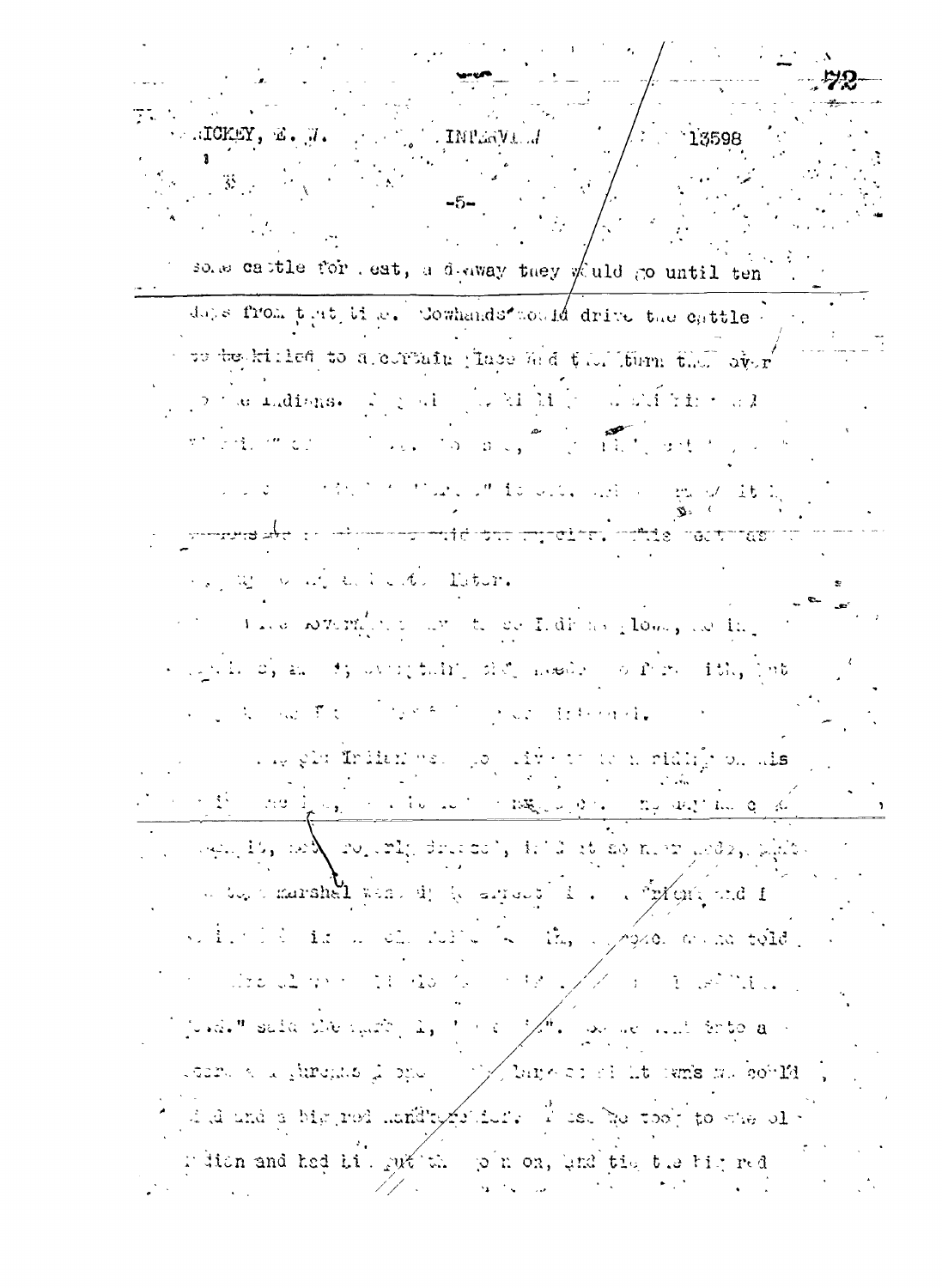RICKEY, E. W. INTERVIEW 13598 handkerchief around his reck. Jell the felt fine, we the old tell from the example ion on big frice, even though he co ldn't sneak satish. Te strutted around town the what of the day, 'to the mass children is not be. Masselli Hans, for the next vart, live in manner the second to the end of the poor of free thirty to fint m Siles 70 16 Ca sed r. the day a "right and it gere into heavy u. at  $1 - \sqrt{M}$ as a service after a der, about read for the 311, when where  $a'$  at  $b'$  subject to save indians and took our defr. where  $\mathbb{R}^d$  . We have the density indicated its  $\mathbb{R}^d$  the with be his part that reals a copy and a second in  $1 + 11 = \frac{1}{2}$  is hose s, or griors, in subser, and down boxr is a <u> Gernaldun (Alver an the willer.</u> I used to attend the main denote just to leph on. i recall subjects to a dance to their dead; It was a morit, the fater reter told te, to honor their dead. Field had the  $\forall k \geq 0$  then, as usual at their  $d$  nees. This dence lasted from sundown riddy until sumup ounday. I in de hosed into the pot, or kepthe and sal/something cooking d asked w.at it was. I was told  $x$  was a tat pup.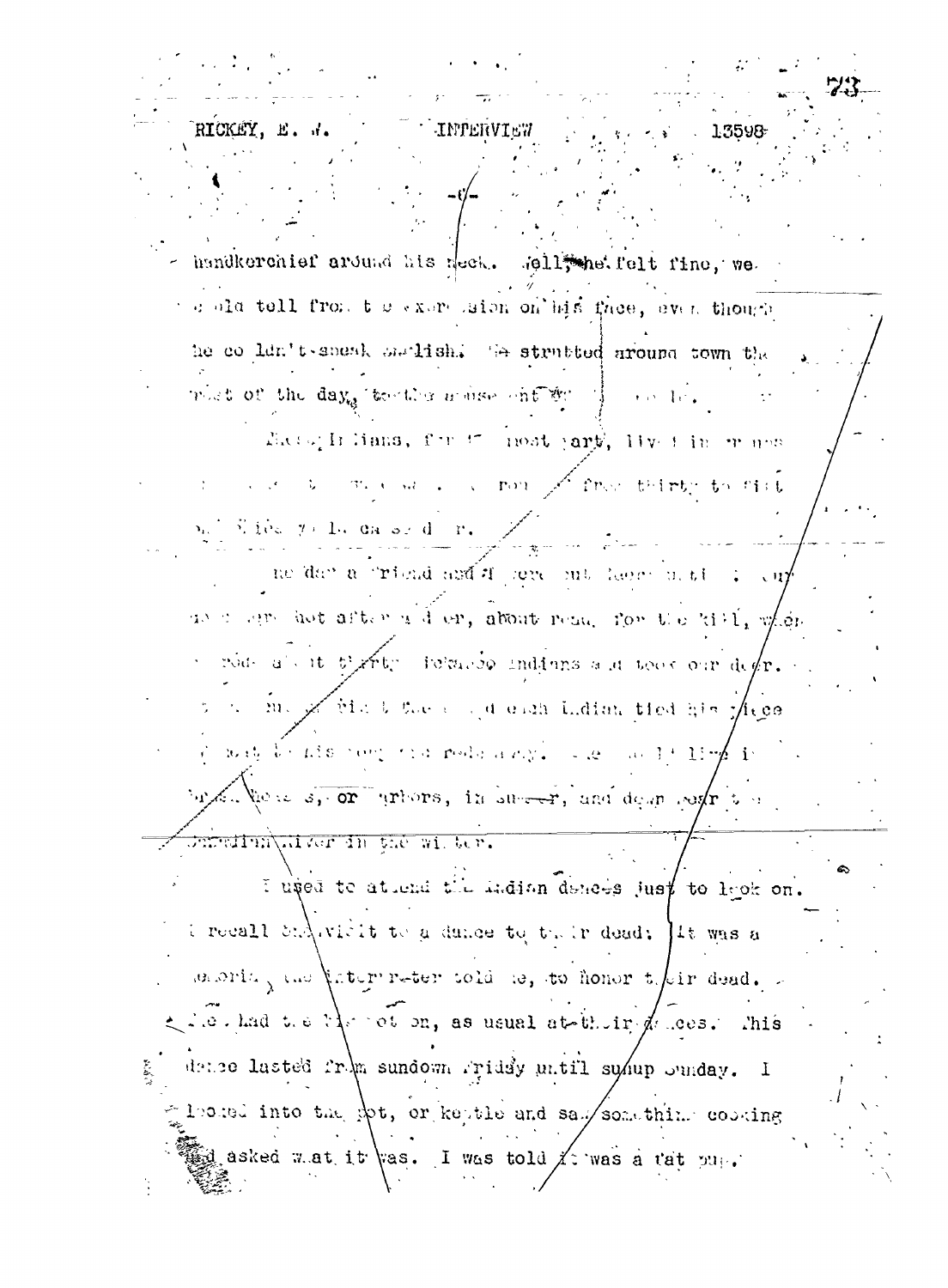13598 **TERVEEN** RICKEY. E. J  $I$  knew two old ladians down on the Canadian River, the old an lived in one side in a durout and his squaw on the lopposite side in a cave. Then we questioned her she said, "Him fuss all time, not nod". So, matewas the sol lion of their domestic affairs, & I., e the riter totauph there. Jundays art the lively days for Shawnee.  $2.16$ railroad run excarsion trains<sup>2</sup> in from the "hation", I. T., and the were always louded. Their passenger would be "loaded" too, in a little while ther arrivis  $t/ey$ ca e to drink and tanble. I mas in Lawton in 1.01 at the liowa and foranche orbhings there was oneligibility there, a Governme t buildi west the represion. Tents sorul un and a ran started Trintin wenter, TVI Lime as healed it from. larlin, ast bio railrosa did not run into-fawton. te went ov r to fort 5111 to at our wil. There were humareds, you thousands, if line there so is days, looking or as direction hail. There was polot of pilfuri , and robbery at Lawton. I wonted in and around Lawton for the years, then in 1902, hearing of the rus well in Red Fork, I came to Y lsa.